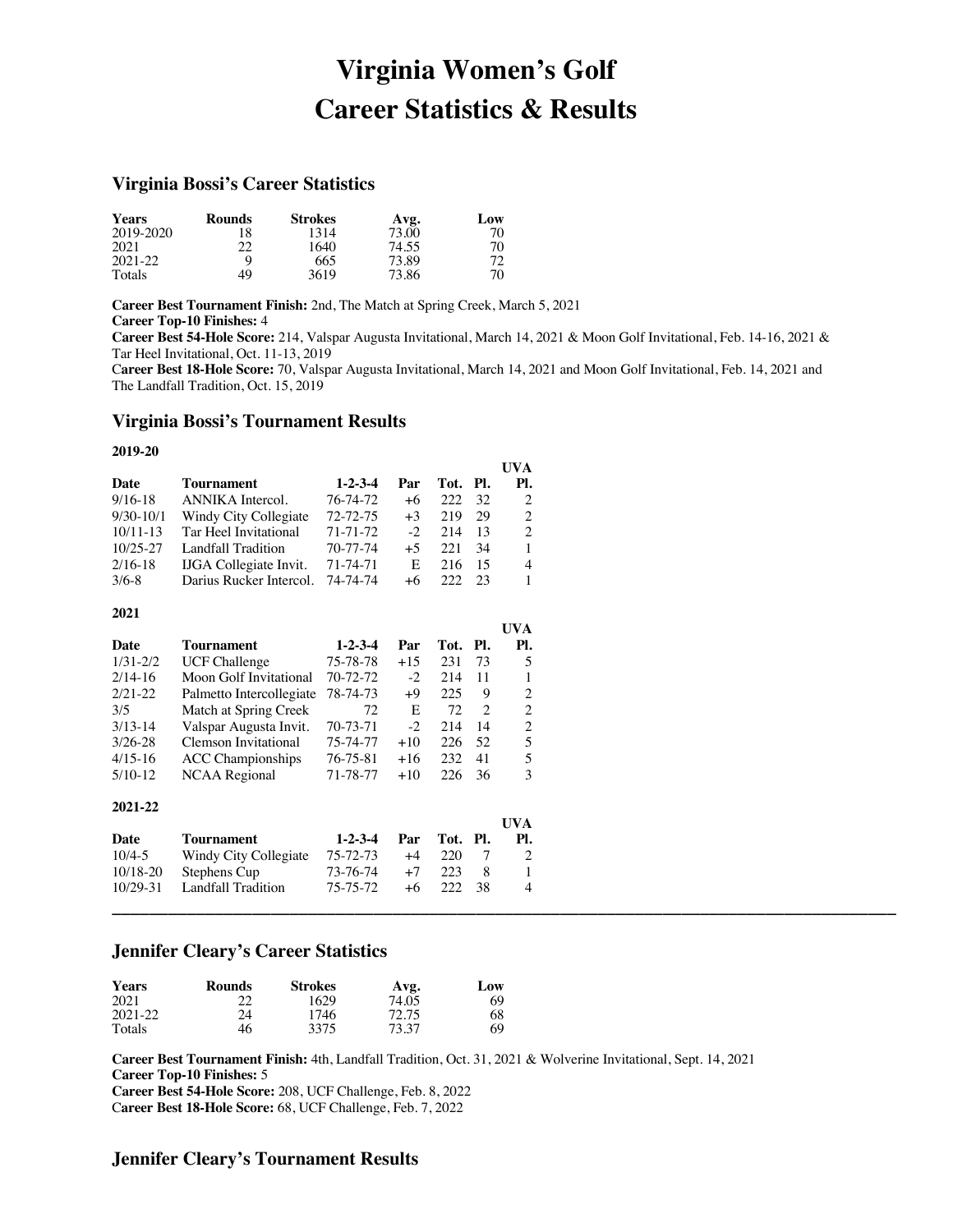|              |                          |                 |       |          |    | UVA |
|--------------|--------------------------|-----------------|-------|----------|----|-----|
| Date         | Tournament               | $1 - 2 - 3 - 4$ | Par   | Tot. Pl. |    | PI. |
| $1/31 - 2/2$ | <b>UCF Challenge</b>     | 72-70-74        | E     | 216      | 10 | 4   |
| $2/14-16$    | Moon Golf Invitational   | 75-71-71        | $+1$  | 217      | 26 | 5   |
| $2/21 - 22$  | Palmetto Intercollegiate | 77-79-76        | $+16$ | 232      | 31 | 4   |
| 3/5          | Match at Spring Creek    | 73              | $+1$  | 73       | 3  | 3   |
| $3/13-14$    | Valspar Augusta Invit.   | 74-72-80        | $+10$ | 226      | 64 | 5   |
| $3/26 - 28$  | Clemson Invitational     | $76 - 72 - 70$  | $+2$  | 218      | 13 |     |
| $4/15-16$    | <b>ACC</b> Championships | 74-74-69        | $+1$  | 217      | 11 | 1   |
| $5/10-12$    | NCAA Regional            | 81-72-77        | $+14$ | 230      | 55 | 4   |

### **2021-22**

|             |                          |                 |       |          |                | <b>UVA</b> |
|-------------|--------------------------|-----------------|-------|----------|----------------|------------|
| Date        | Tournament               | $1 - 2 - 3 - 4$ | Par   | Tot. Pl. |                | Pl.        |
| $9/13-14$   | Wolverine Invitational   | 73-71-70        | $+1$  | 214      | $\overline{4}$ |            |
| $10/4 - 5$  | Windy City Collegiate    | 84-72-78        | $+18$ | 234      | -55            | 5          |
| 10/29-31    | Landfall Tradition       | 69-74-70        | $-3$  | 213      | $\overline{4}$ |            |
| $2/6 - 2/8$ | <b>UCF Challenge</b>     | 71-68-69        | -8    | 208      |                |            |
| $2/20-22$   | Moon Golf Invitational   | 69-76-75        | $+4$  | 220      | 26             | 3          |
| $3/13-15$   | Grumman Challenge        | 71-69-74        | $+1$  | 214      | 6              | 2          |
| $3/25 - 27$ | PING/ASU Invitational    | 71-74-74        | $+3$  | 219      | -33            | 3          |
| $4/14-15$   | <b>ACC</b> Championships | 75-77-72        | $+8$  | 224      | -24            | 3          |
|             |                          |                 |       |          |                |            |

# **Beth Lillie Career Statistics**

| <b>Years</b> | <b>Rounds</b> | <b>Strokes</b> | Avg.  | Low |
|--------------|---------------|----------------|-------|-----|
| 2017-2018    | 29            | 2116           | 72.96 | 67  |
| 2018-2019    | 35            | 2564           | 73.26 | 67  |
| 2019-2020    | 18            | 1367           | 75.94 | 70  |
| 2021         | 26            | 1892           | 72.77 | 68  |
| 2021-22      | 27            | 1987           | 73.59 | 66  |
| Totals       | 132           | 9701           | 73.49 | 67  |

**Career Best Tournament Finish:** 1st, The Match at Spring Creek, March 5, 2021 and (tie)The Landfall Tradition, Oct. 27-28, 2017

**Career Top-10 Finishes:** 16

**Career Best 54-Hole Score:** 208, Northrup Grumman Regional Challenge, March 15, 2022 C**areer Best 18-Hole Score:** 66, Moon Golf Invitational, Feb. 21, 2022

# **Beth Lillie's Tournament Results**

### **2017-18**

|              |                           |                 |       |         |      | UVA |
|--------------|---------------------------|-----------------|-------|---------|------|-----|
| Date         | <b>Tournament</b>         | $1 - 2 - 3 - 4$ | Par   | Tot.    | -PI. | Pl. |
| $9/15 - 17$  | Mason Rudolph             | 69-72-73        | $-2$  | 214     | 30   | 2   |
| $10/13 - 15$ | Tar Heel Invitational     | 75-69-71        | $-1$  | 215     | 26   | 2   |
| $10/27 - 28$ | Landfall Tradition        | 68-67           | -9    | 135     | t1   | 1   |
| $11/3-5$     | Battle at the Beach       | 71-73-74        | $+5$  | 218     | 26   | 4   |
| $2/9-10$     | FSU Match-Up              | 77-68-74        | $+3$  | 219     | 24   | 4   |
| $3/2-4$      | Rucker Intercollegiate    | 73-79-72        | $+11$ | 224     | 28   | 2   |
| $3/23 - 25$  | LSU Tiger Classic         | 78-77-74        | $+13$ | 229     | 14   | 2   |
| $4/6 - 7$    | Bryan National Col.       | 76-76-81        | $+17$ | 233     | 53   | 4   |
| $4/21-23$    | <b>ACC</b> Championships  | 77-70-69        | E     | 216     | 5    |     |
| $5/7-9$      | NCAA Regional             | 67-73-73        | $-3$  | 213     | 7    |     |
| $5/18 - 20$  | <b>NCAA</b> Championships | 81-80-74        | $+19$ | 235 105 |      | 4   |

### **2018-19**

|              |                        |                 |       |          |     | UVA           |
|--------------|------------------------|-----------------|-------|----------|-----|---------------|
| Date         | <b>Tournament</b>      | $1 - 2 - 3 - 4$ | Par   | Tot. Pl. |     | Pl.           |
| $9/15-16$    | Mary Fossum Invit.     | $70 - 75 - 73$  | $+2$  | 218      | -14 | 3             |
| $10/12 - 14$ | Tar Heel Invitational  | 71-72-69        | $-4$  | 212      | 5   | 2             |
| $10/26 - 28$ | Landfall Tradition     | 77-70-74        | $+5$  | 22.1     | 11  | 1             |
| $11/2 - 4$   | Battle at the Beach    | 77-78-72        | $+14$ | 227      | 49  | $\mathcal{R}$ |
| $2/18-19$    | Rebel Beach Invit.     | 75-69-76        | $+4$  | 220      | 6   |               |
| $3/8 - 10$   | Rucker Intercollegiate | 72-74-74        | $+7$  | 220      | 27  |               |

### **2021**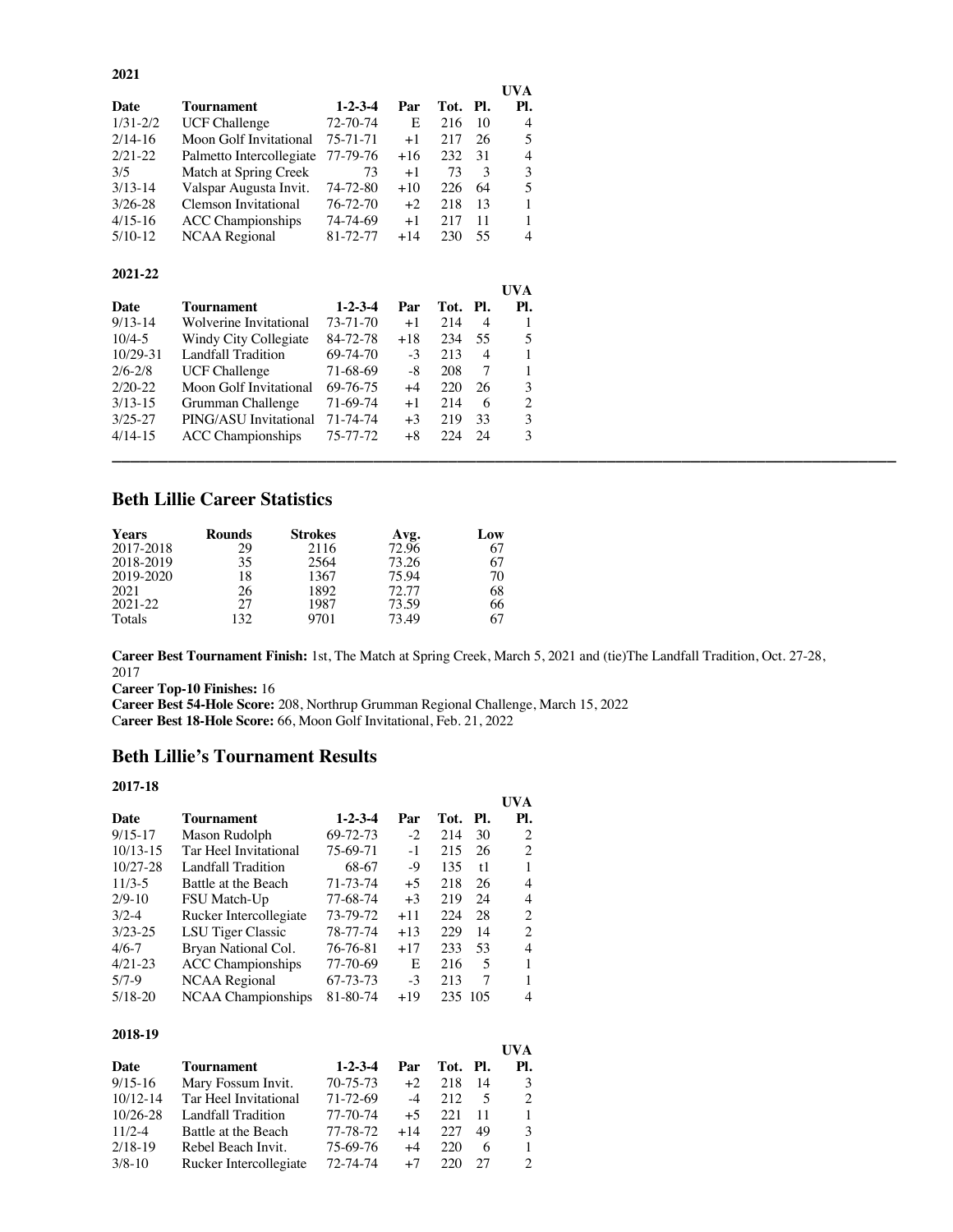| $3/15 - 16$ | Tar Heel Classic            | $71 - 72 - 69$ | $-4$   | 212 |    |   |
|-------------|-----------------------------|----------------|--------|-----|----|---|
| $3/29 - 31$ | Bryan National Col.         | 73-75-80       | $+12.$ | 228 | 49 | 4 |
| $4/7 - 8$   | <b>Clemson Invitational</b> | 68-72          | $-4$   | 140 |    | 1 |
| 4/18, 20    | <b>ACC</b> Championships    | 70-79-67       | E.     | 216 |    | 1 |
| $5/6 - 8$   | NCAA Regional               | 76-68-76       | $+4$   | 220 | 23 | 2 |
| $5/17-20$   | <b>NCAA</b> Championships   | 77-75-78       | $+17$  | 230 | 43 | 2 |

### **2019-20**

|              |                               |                 |       |          |    | UVA            |
|--------------|-------------------------------|-----------------|-------|----------|----|----------------|
| Date         | Tournament                    | $1 - 2 - 3 - 4$ | Par   | Tot. Pl. |    | PI.            |
| $9/16 - 18$  | ANNIKA Intercol.              | 78-75-80        | $+15$ | 233      | 50 | $\overline{4}$ |
| $9/30-10/1$  | Windy City Collegiate         | 72-75-74        | $+5$  | 22.1     | 40 | 3              |
| $10/11 - 13$ | Tar Heel Invitational         | 77-77-75        | $+13$ | 229      | 81 | 5              |
| $10/25 - 27$ | Landfall Tradition            | 82-77-76        | $+19$ | 235      | 83 | 5              |
| $2/16-18$    | <b>IJGA</b> Collegiate Invit. | $70 - 71 - 70$  | $-5$  | 211      | 6  |                |
| $3/6-8$      | Darius Rucker Intercol.       | 82-78-76        | $+22$ | 238      | 79 | 4              |

#### **2021**

|              |                          |                 |      |      |     | UVA |
|--------------|--------------------------|-----------------|------|------|-----|-----|
| Date         | Tournament               | $1 - 2 - 3 - 4$ | Par  | Tot. | PI. | Pl. |
| $1/31 - 2/2$ | <b>UCF Challenge</b>     | 75-68-71        | $-2$ | 214  | 3   |     |
| $2/14-16$    | Moon Golf Invitational   | 70-72-74        | E    | 216  | 22  | 3   |
| $2/21-22$    | Palmetto Intercollegiate | 77-72-71        | $+4$ | 220  | 4   |     |
| 3/5          | Match at Spring Creek    | 71              | $-1$ | 71   |     |     |
| $3/13-14$    | Valspar Augusta Invit.   | 75-70-77        | +6   | 222  | 45  | 3   |
| $3/26 - 28$  | Clemson Invitational     | 79-72-70        | $+5$ | 22.1 | 33  | 2   |
| $4/15-16$    | <b>ACC</b> Championships | 76-75-72        | $+7$ | 223  | 24  | 4   |
| $5/10-12$    | <b>NCAA</b> Regional     | 72-72-73        | $+1$ | 217  | 5   |     |
| $5/20-24$    | <b>NCAA Champs</b>       | 72-74-72-70     | E    | 288  | 9   | na  |

#### **2021-22**

|                          |                 |       |     |     | <b>UVA</b> |
|--------------------------|-----------------|-------|-----|-----|------------|
| <b>Tournament</b>        | $1 - 2 - 3 - 4$ | Par   |     |     | Pl.        |
| Wolverine Invitational   | 74-73-71        | $+5$  | 218 | -14 | 3          |
| Windy City Collegiate    | 81-73-73        | $+11$ | 227 | 27  | 4          |
| Stephens Cup             | 83-76-74        | $+17$ | 233 | 28  | 5          |
| Landfall Tradition       | 77-73-71        | $+5$  | 221 | 34  | 3          |
| <b>UCF Challenge</b>     | 76-70-72        | $+2$  | 218 | 51  | 5          |
| Moon Golf Invitational   | 75-66-68        | $-7$  | 209 | 2   |            |
| Grumman Challenge        | 71-69-68        | $-5$  | 208 | 2   |            |
| PING/ASU Invitational    | 78-75-75        | $+12$ | 228 | .58 | 4          |
| <b>ACC</b> Championships | 74-78-73        | +9    | 225 | -28 | 4          |
|                          |                 |       |     |     |            |
|                          |                 |       |     |     | Tot. Pl.   |

# **Sky Sload's Career Statistics**

| <b>Years</b> | Rounds | <b>Strokes</b> | Avg.  | Low |
|--------------|--------|----------------|-------|-----|
| 2021         |        |                | 74.00 |     |

**Career Best Tournament Finish:** 4th, The Match at Spring Creek, March 5, 2021 **Career Top-10 Finishes:** 1 **Career Best 54-Hole Score:** C**areer Best 18-Hole Score:** 74, The Match at Spring Creek, March 5, 2021

# **Sky Sload's Tournament Results**

### **2020-21**

|      |                             |                      |      |      | <b>I</b> IVA |
|------|-----------------------------|----------------------|------|------|--------------|
| Date | <b>Tournament</b>           | 1-2-3-4 Par Tot. Pl. |      |      | PI.          |
| 3/5  | Match at Spring Creek*      | 74                   | $+2$ | 74 3 | na           |
|      | * Competed as an individual |                      |      |      |              |

**\_\_\_\_\_\_\_\_\_\_\_\_\_\_\_\_\_\_\_\_\_\_\_\_\_\_\_\_\_\_\_\_\_\_\_\_\_\_\_\_\_\_\_\_\_\_\_\_\_\_\_\_\_\_\_\_\_\_\_\_\_\_\_\_\_\_\_\_\_\_\_\_\_\_\_\_\_\_\_\_\_\_\_\_**

# **Amanda Sambach's Career Statistics**

| Years   | Rounds | <b>Strokes</b> | Avg.  | Low |
|---------|--------|----------------|-------|-----|
| 2021-22 |        | 1966           | 72.82 | 69  |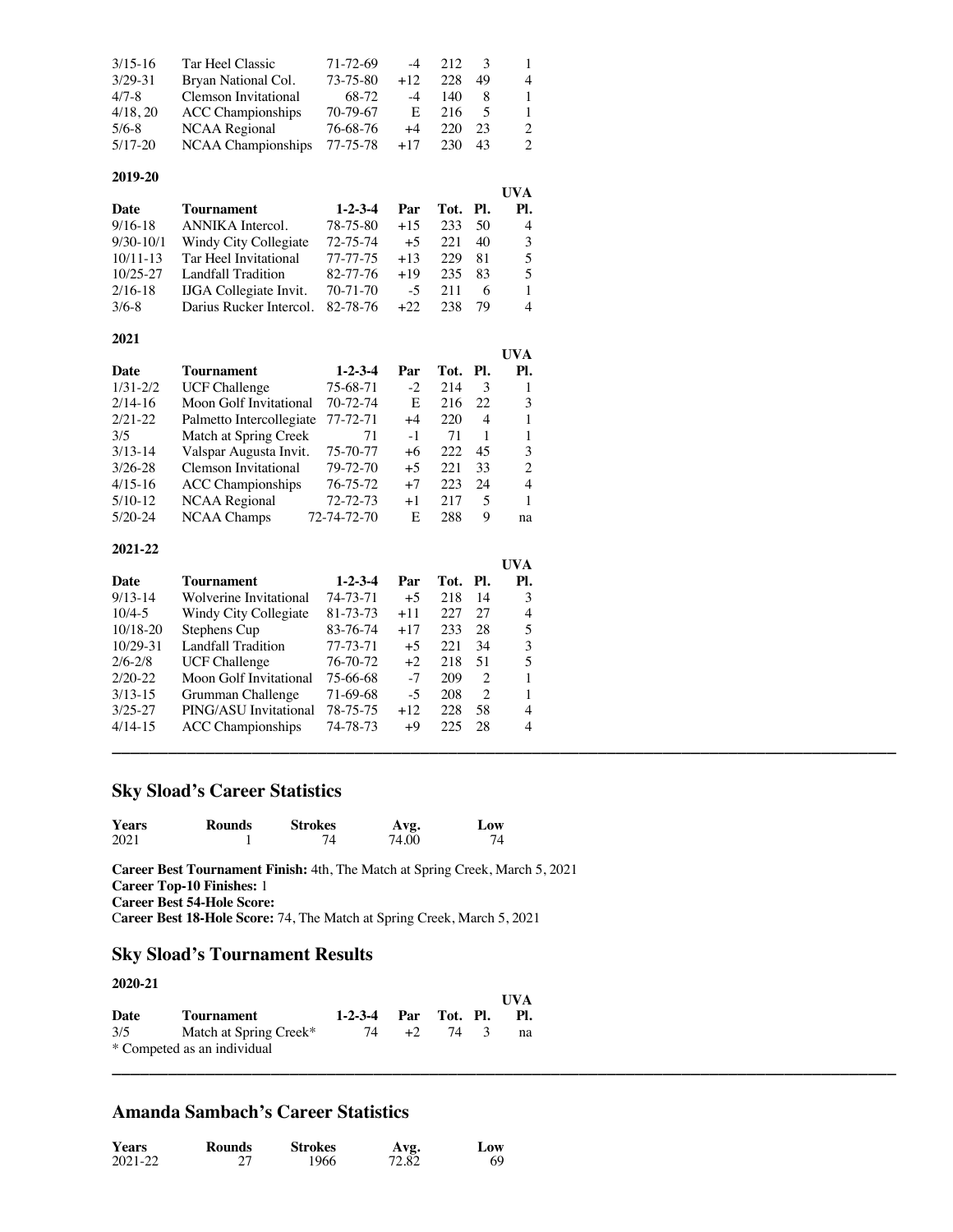**Career Best Tournament Finish:** 3rd, ACC Championships, April 15, 2022 **Career Top-10 Finishes:** 3 **Career Best 54-Hole Score:** 211, Moon Golf Invitational, Feb. 22, 2022 **Career Best 18-Hole Score:** 69 4x, Moon Golf Invitational, Feb. 22, 2022 (most recent)

# **Amanda Sambach's Tournament Results**

### **2021-22**

|             |                          |                 |       |          |     | <b>UVA</b> |
|-------------|--------------------------|-----------------|-------|----------|-----|------------|
| Date        | Tournament               | $1 - 2 - 3 - 4$ | Par   | Tot. Pl. |     | Pl.        |
| $9/13-14$   | Wolverine Invitational   | 69-73-73        | $+2$  | 215      | 6   | 2          |
| $10/4 - 5$  | Windy City Collegiate    | 74-76-76        | $+10$ | 226      | -22 | 3          |
| 10/18-20    | Stephens Cup             | 77-77-75        | $+13$ | 229      | 23  | 3          |
| 10/29-31    | Landfall Tradition       | 69-72-75        | E     | 216      | -17 | 2          |
| $2/6 - 2/8$ | <b>UCF Challenge</b>     | 72-69-71        | $-4$  | 212      | -24 | 3          |
| $2/20-22$   | Moon Golf Invitational   | 70-72-69        | $-5$  | 211      | 5   | 2          |
| $3/13-15$   | Grumman Challenge        | 76-74-76        | $+13$ | 226      | -52 | 4          |
| $3/25 - 27$ | PING/ASU Invitational    | 73-73-70        | E     | 216      | -19 |            |
| $4/14-15$   | <b>ACC</b> Championships | $70 - 72 - 73$  | $-1$  | 215      | 3   |            |
|             |                          |                 |       |          |     |            |

### **Rebecca Skoler's Career Statistics**

| <b>Years</b> | Rounds | <b>Strokes</b> |               | Low |
|--------------|--------|----------------|---------------|-----|
| 2021-22      |        | 894            | Avg.<br>74.50 | 69  |

**Career Best Tournament Finish:** 9th, UCF Challenge, Feb. 8, 2022 **Career Top-10 Finishes:** 1 **Career Best 54-Hole Score:** 209, UCF Challenge, Feb. 8, 2022 **Career Best 18-Hole Score:** 69, UCF Challenge, Feb. 8, 2022 & Wolverine Invitational, Sept. 13, 2021

### **Rebecca Skoler's Tournament Results**

### **2021-22**

|             |                                  |                 |       |              |      | UVA            |
|-------------|----------------------------------|-----------------|-------|--------------|------|----------------|
| Date        | Tournament                       | $1 - 2 - 3 - 4$ |       | Par Tot. Pl. |      | PI.            |
| $9/13 - 14$ | Wolverine Invitational* 73-69-80 |                 | $+9$  | 222          | -33  | na             |
| $2/6 - 2/8$ | UCF Challenge $*$                | 69-70-70        | $-7$  | 209          | 9    | na             |
| $2/20 - 22$ | Moon Golf Invitational 73-74-74  |                 | $+5$  | 22.1         | -37  | $\overline{4}$ |
| $3/25 - 27$ | PING/ASU Invitational 83-77-82   |                 | $+26$ | 242          | - 84 | 5              |
|             | * Competed as an individual      |                 |       |              |      |                |

### **Riley Smyth Career Statistics**

| <b>Years</b> | Rounds | <b>Strokes</b> | Avg.  | Low |
|--------------|--------|----------------|-------|-----|
| 2018-2019    | 20     | 1514           | 75.50 | 70  |
| 2019-2020    | 18     | 1323           | 73.50 | 67  |
| 2021         | 22     | 1612           | 73.27 | 67  |
| $2021 - 22$  | 24     | 1786           | 74.42 | 67  |
| Totals       | 84     | 6235           | 74.23 | 67  |

**Career Best Tournament Finish:** 3rd, Windy City Collegiate, Oct. 1, 2019 **Career Top-10 Finishes:** 8

**Career Best 54-Hole Score:** 210, Valspar Augusta Invitational, March 14, 2021 and Windy City Collegiate, Oct. 1, 2019 C**areer Best 18-Hole Score:** 67 4x, UCF Challenge, Feb. 8, 2022 (most recent)

**\_\_\_\_\_\_\_\_\_\_\_\_\_\_\_\_\_\_\_\_\_\_\_\_\_\_\_\_\_\_\_\_\_\_\_\_\_\_\_\_\_\_\_\_\_\_\_\_\_\_\_\_\_\_\_\_\_\_\_\_\_\_\_\_\_\_\_\_\_\_\_\_\_\_\_\_\_\_\_\_\_\_\_\_**

### **Riley Smyth's Tournament Results**

### **2018-19**

|             |                        |                 |       |          |    | UVA |
|-------------|------------------------|-----------------|-------|----------|----|-----|
| Date        | Tournament             | $1 - 2 - 3 - 4$ | Par   | Tot. Pl. |    | PI. |
| $2/18-19$   | Rebel Beach Invit.     | 75-80-72        | $+4$  | 220      | 23 | 3   |
| $3/8 - 10$  | Rucker Intercollegiate | 80-80-78        | $+25$ | 238      | 83 | 5   |
| $3/29 - 31$ | Bryan National Col.*   | 73-74-75        | $+6$  | 222      | 29 | na  |
| $4/7 - 8$   | Clemson Invitational   | $72-72$         | E.    | 144      | 26 |     |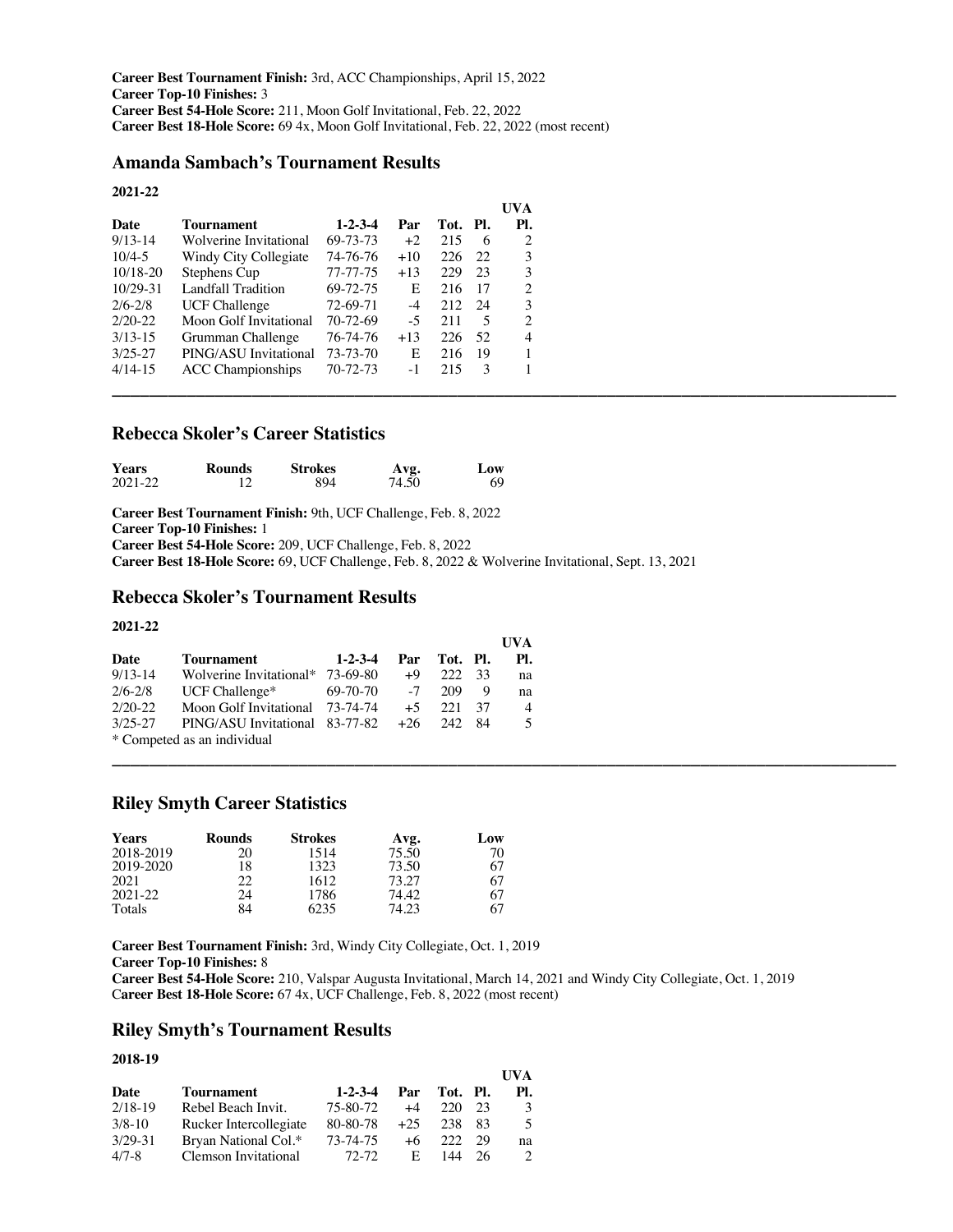| 4/18, 20  | ACC Championships                        | 72-77-76 | $+9$ 225 26 | $\overline{4}$ |
|-----------|------------------------------------------|----------|-------------|----------------|
| $5/6 - 8$ | NCAA Regional 78-70-77 +9 225 51         |          |             | -5             |
| 5/17-20   | NCAA Championships $77-82-74$ +14 233 61 |          |             | -3             |

| 2019-20      |                               |                 |       |          |    |                             |
|--------------|-------------------------------|-----------------|-------|----------|----|-----------------------------|
|              |                               |                 |       |          |    | UVA                         |
| Date         | Tournament                    | $1 - 2 - 3 - 4$ | Par   | Tot. Pl. |    | Pl.                         |
| $9/16 - 18$  | ANNIKA Intercol.              | 75-78-79        | $+16$ | 232      | 49 | 3                           |
| $9/30-10/1$  | Windy City Collegiate         | 68-69-73        | $-6$  | 210      | 3  | 1                           |
| $10/11-13$   | Tar Heel Invitational         | 74-67-72        | $-3$  | 213      | 9  | 1                           |
| $10/25 - 27$ | Landfall Tradition            | 69-82-73        | $+8$  | 224      | 48 | 2                           |
| $2/16-18$    | <b>IJGA</b> Collegiate Invit. | 75-71-68        | $-2$  | 214      | 10 | $\mathcal{D}_{\mathcal{L}}$ |
| $3/6-8$      | Darius Rucker Intercol.       | 78-73-79        | $+14$ | 230      | 56 | $\mathfrak{D}$              |
|              |                               |                 |       |          |    |                             |

|              |                             |                 |      |          |     | UVA                         |
|--------------|-----------------------------|-----------------|------|----------|-----|-----------------------------|
| Date         | Tournament                  | $1 - 2 - 3 - 4$ | Par  | Tot. Pl. |     | PI.                         |
| $1/31 - 2/2$ | <b>UCF Challenge</b>        | 69-76-70        | $-1$ | 215      | 7   | 3                           |
| $2/14-16$    | Moon Golf Invitational      | 78-67-71        | E    | 216      | 22. | 3                           |
| $2/21-22$    | Palmetto Intercollegiate    | 72-79-74        | $+9$ | 225      | 9   | 2                           |
| 3/5          | Match at Spring Creek       | 75              | $+3$ | 75       | 5   | 4                           |
| $3/13-14$    | Valspar Augusta Invit.      | 70-67-73        | -6   | 210      | 9   |                             |
| $3/26 - 28$  | <b>Clemson Invitational</b> | 76-74-74        | $+8$ | 224      | 45  | 4                           |
| $4/15-16$    | <b>ACC</b> Championships    | 71-79-72        | +6   | 222      | 22  | 3                           |
| $5/10-12$    | <b>NCAA Regional</b>        | 74-77-74        | $+9$ | 225      | 33  | $\mathcal{D}_{\mathcal{A}}$ |

| 2021-22                     |                          |                 |       |      |     |                |
|-----------------------------|--------------------------|-----------------|-------|------|-----|----------------|
|                             |                          |                 |       |      |     | <b>UVA</b>     |
| Date                        | Tournament               | $1 - 2 - 3 - 4$ | Par   | Tot. | PI. | PI.            |
| $9/13-14$                   | Wolverine Invitational   | 72-76-75        | $+10$ | 223  | 40  | 5              |
| $10/4 - 5$                  | Windy City Collegiate    | 72-78-69        | $+3$  | 219  | 5   |                |
| $10/18 - 20$                | Stephens Cup             | 75-75-76        | $+8$  | 226  | 14  | 2              |
| $10/29 - 31$                | Landfall Tradition       | 80-75-79        | $+18$ | 234  | 83  | 5              |
| $2/6 - 2/8$                 | <b>UCF Challenge</b>     | 71-75-67        | $-3$  | 213  | 25  | 4              |
| $3/13 - 15$                 | Grumman Challenge        | 69-71-83        | $+10$ | 223  | 43  | 3              |
| $3/25 - 27$                 | PING/ASU Invitational    | 73-70-75        | $+2$  | 218  | 29  | $\mathfrak{D}$ |
| $4/14-15$                   | <b>ACC Championships</b> | 77-75-78        | $+14$ | 230  | 39  | 5              |
| * Competed as an individual |                          |                 |       |      |     |                |

**\_\_\_\_\_\_\_\_\_\_\_\_\_\_\_\_\_\_\_\_\_\_\_\_\_\_\_\_\_\_\_\_\_\_\_\_\_\_\_\_\_\_\_\_\_\_\_\_\_\_\_\_\_\_\_\_\_\_\_\_\_\_\_\_\_\_\_\_\_\_\_\_\_\_\_\_\_\_\_\_\_\_\_\_**

# **Celeste Valinho's Career Statistics**

**2021**

| <b>Years</b> | <b>Rounds</b> | <b>Strokes</b> | Avg.  | Low |
|--------------|---------------|----------------|-------|-----|
| 2019-2020    |               | 700            | 77.78 | 74  |
| 2021         | າາ            | 1642.          | 74.64 | 69  |
| 2021-22      | 24            | 1774           | 73.92 | 67  |
| Totals       | 55            | 4116           | 74.84 | 69  |

**Career Best Tournament Finish:** 3rd, UCF Challenge, Feb. 2, 2021 **Career Top-10 Finishes:** 3 **Career Best 54-Hole Score:** 209, UCF Challenge, Feb. 8, 2022 C**areer Best 18-Hole Score:** 67, UCF Challenge, Feb. 8, 2022

# **Celeste Valinho's Tournament Results**

Moon Golf Invitational 70-72-73

| 2019-20      |                                |                 |       |      |     |                |
|--------------|--------------------------------|-----------------|-------|------|-----|----------------|
|              |                                |                 |       |      |     | UVA            |
| Date         | Tournament                     | $1 - 2 - 3 - 4$ | Par   | Tot. | PI. | PI.            |
| $9/16-18$    | ANNIKA Intercol.               | 80-78-79        | $+21$ | 237  | 56  | 5              |
| $9/30-10/1$  | Windy City Collegiate          | 77-79-74        | $+14$ | 230  | 71  | 5              |
| $2/16-18$    | <b>IJGA</b> Collegiate Invit.* | 75-74-84        | $+17$ | 233  | 68  | na             |
| 2021         |                                |                 |       |      |     |                |
|              |                                |                 |       |      |     | UVA            |
| Date         | Tournament                     | $1 - 2 - 3 - 4$ | Par   | Tot. | PI. | PI.            |
| $1/31 - 2/2$ | UCF Challenge                  | 69-73-72        | $-2$  | 214  | 3   |                |
| $2/14-16$    | Moon Golf Invitational         | 70-72-73        |       | 215  | 13  | $\mathfrak{D}$ |